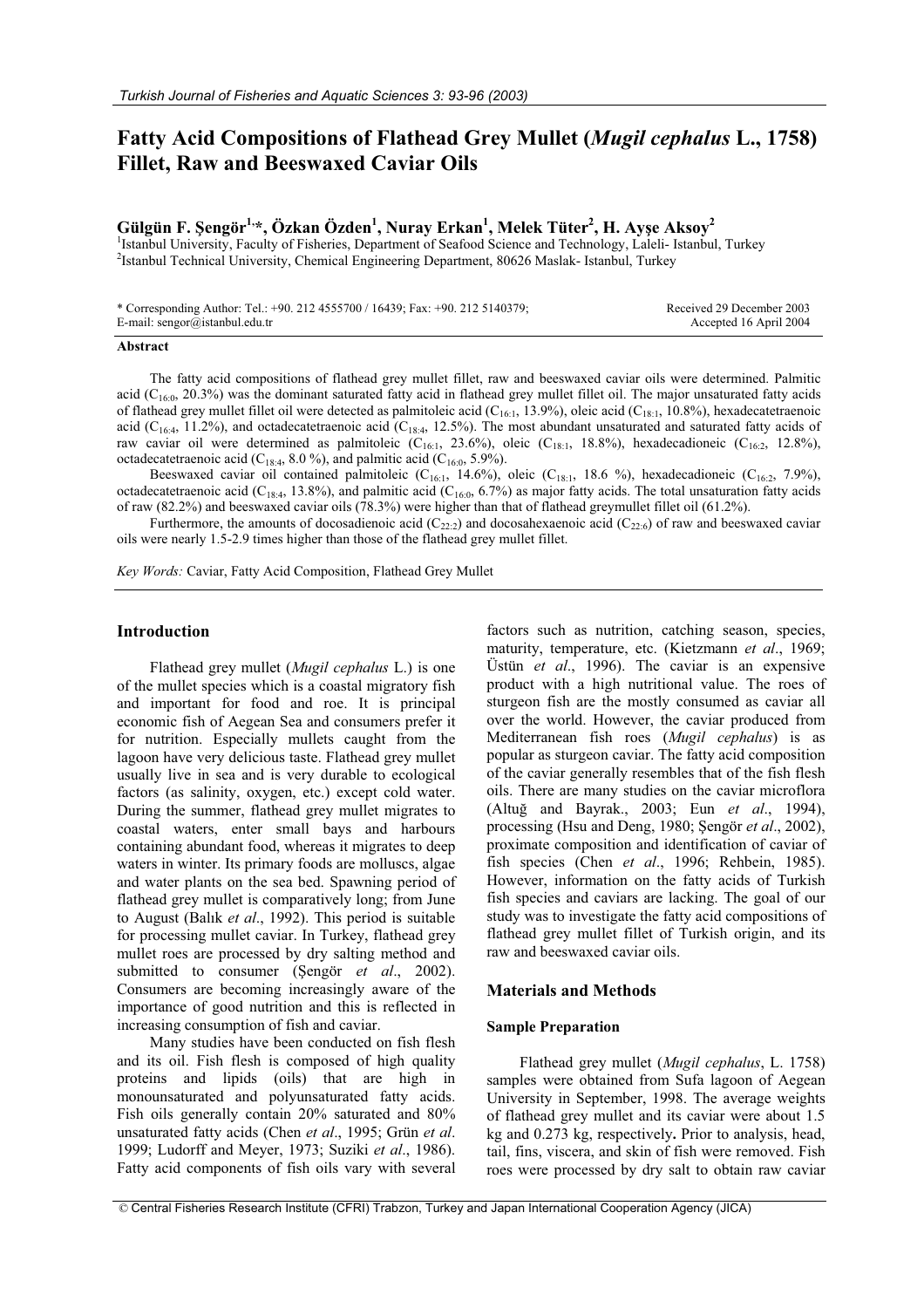sample and then one portion of raw caviar samples was coated with beeswax. All fish and roe samples were frozen and stored at  $-20^{\circ}$ C until use.

## **Lipid Extraction and Fatty Acid (FA) Analysis**

The fish were filleted and homogenized. Lipids were extracted from the homogenized edible portion of flesh by the standard AOAC official method 948.15 (AOAC, 1990) using petroleum ether for 6 h in soxhelet extraction apparatus. Lipids of the caviar samples were obtained using the same method after the membrane and beeswax were removed from caviars. The fatty acid compositions of flathead grey mullet fillet and caviar oils were determined by Capillary Gas Chromatography (CGC) technique. For the determination of fatty acid composition, the oil samples were converted to their corresponding methyl esters by  $BF_3$ -methanol esterification by the AOCS official method Ce-2-66 (AOCS, 1972). Therefore, oil samples were first hydrolyzed for 10 min adding the specified amount of 0.5 N methanolic sodium hydroxide and then fatty acids were methylated using  $BF_3$ -methanol reagent. The obtained fatty acid methyl esters were dried with anhydrous sodium sulfate and stored under nitrogen in Teflon-capped vials at  $-20^{\circ}$ C until analyzed.

 The fatty acid methyl esters were quantified by gas-liquid chromatography method using a capillary column, Ultra 2 (25 m  $\times$  0.32 mm  $\times$  0.52 µm film thickness of 5% diphenyl and 95 % dimethyl polysiloxane) and flame-ionization detector in HP-5890 series II gas chromatograph (Hewlett Packard, Waldron, Germany). Nitrogen was used as the carrier gas at a flow rate of 1.72 ml/ min. Air and hydrogen flow rates were 400 and 30 ml/min, respectively. The detector and injector temperatures were chosen as  $280^{\circ}$ C and  $225^{\circ}$ C, respectively. The oven temperature was set to  $150^{\circ}$ C for 5 min and heated to  $225^{\circ}$ C with a heating rate of  $5^{\circ}$ C/min and maintained at this temperature for 30 min. Peaks were identified by comparing the retention times with those of a mixture of standard methyl esters (Supelco 37 FAME Component, Cat. Number: 4-7885)**.** Menhaden oil fatty acid methyl esters (Sigma Chemical Co. Ltd., Poole, UK) were also used as secondary standard. All of the other chemicals used in the experiments were analytical grade (Merck, Darmstadt, Germany).

## **Results and Discussion**

The fatty acid compositions of flathead grey mullet and caviar (raw and waxed) oils are summarized in Table 1. Palmitic acid  $(C_{16:0})$  was the dominant saturated fatty acid in all samples. The predominance of  $C_{16:0}$ ,  $C_{16:1}$ ,  $C_{18:1}$  and  $C_{18:4}$  fatty acids in flathead grey mullet and its caviar may be attributed to the fish diets. FA composition of fish lipid was highly dependent on a number of factors, especially fish diets (Fowler *et al*., 1994; Karakoltsidis et al., 1995; Ökkeş et al., 1996; Sathivel *et al*., 2002).

Levels of palmitoleic  $(C_{16:1})$ , oleic  $(C_{18:1})$ , hexadecatetraoneic  $(C_{16:4})$ , and octadecatetraenic  $(C_{18.4})$  acids of flathead grey mullet fillet oil were 13.9%, 10.8%, 11.2%, and 12.5%, respectively. Other unsaturated fatty acid contents of flathead grey mullet fillet oil, such as eicosatetraenoic  $(C_{20.4})$ , docosadioneic  $(C_{22:2})$ , and docosahexaenoic  $(C_{22:6})$ were significantly high (3.6%, 1.8%, and 1.6%, respectively).

Major fatty acids of raw and beeswaxed caviar oils were  $C_{16:0}$ ,  $C_{16:1}$ ,  $C_{16:2}$ ,  $C_{18:1}$  and  $C_{18:4}$ . These results agree with the results reported by Lu *et al.* (1979). They reported that the major saturated and unsaturated fatty acids of salted mullet roe were  $C_{16:0}$ ,  $C_{16:1}$ , and  $C_{18:1}$ , respectively. Palmitic acid contents of raw and beeswaxed caviar oils were most similar each other, 5.9% and 6.7%, respectively. But C<sub>16:1</sub> and C<sub>16:2</sub> were found at significantly lower levels in beeswaxed caviar oil than in raw caviar oil, whereas  $C_{18:4}$  showed the opposite trend.

Figure 1 shows saturated, mono and polyunsaturated fatty acids contents of raw and beeswaxed caviar oils comparing with those of mullet fillet oil. The total monounsaturated fatty acid contents of mullet, raw and beeswaxed caviar oils were 25.2 %, 42.9 %, 36.8 %, respectively. On the other hand, total polyunsaturated fatty acid contents of mullet, raw and beeswaxed caviar oils were 36 %, 39.3%, and 41.5%, respectively.



Figure 1. The fatty acid profiles of flathead grey mullet and caviar oils (wt %).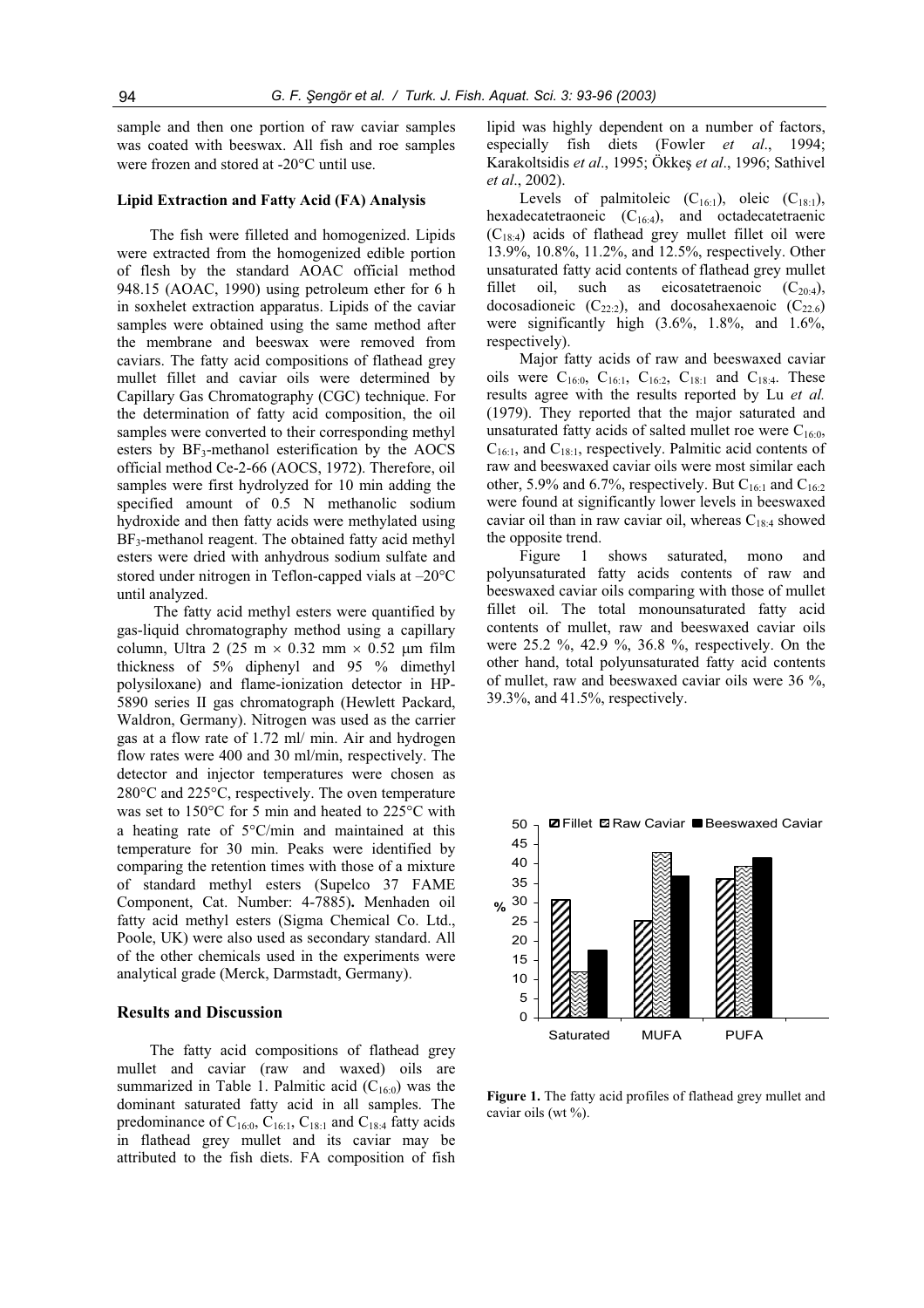| <b>Fatty Acid Components</b> | Flathead Grey Mullet | Raw Caviar     | <b>Beeswaxed Caviar</b> |
|------------------------------|----------------------|----------------|-------------------------|
|                              | Fillet               |                |                         |
| $C$ 14:0                     | $3.3 \pm 0.1$        | $0.8 + 0.2$    | $1.0 \pm 0.1$           |
| C <sub>15:0</sub>            | $1.1 \pm 0.2$        | $1.2 \pm 0.3$  | $2.9 \pm 0.3$           |
| $C$ 15:1                     | $0.2{\pm}0.1$        | $0.3 \pm 0.1$  | $3.2 \pm 0.4$           |
| C <sub>16:0</sub>            | $20.3 \pm 1.2$       | $5.9 \pm 0.3$  | $6.7 \pm 0.3$           |
| C16:1                        | $13.9 \pm 1.3$       | $23.6 \pm 1.5$ | $14.6 \pm 1.3$          |
| C16:2                        | $1.9 \pm 0.3$        | $12.8 \pm 1.4$ | $7.9 \pm 0.6$           |
| C16:4                        | $11.2 \pm 0.7$       | $2.1 \pm 0.1$  | $3.1 \pm 0.2$           |
| $C$ 17:0                     | $2.0 \pm 0.4$        | $1.0 \pm 0.2$  | $1.5 \pm 0.2$           |
| C 17:1                       | ${}_{0.1}$           | $\leq 0.1$     | 0.1                     |
| $\mathrm{C}$ 18:0            | $1.7 \pm 0.7$        | $1.1 \pm 0.2$  | $3.1 \pm 0.3$           |
| C18:1                        | $10.8 \pm 1.3$       | $18.8 \pm 2.2$ | $18.6{\pm}2.1$          |
| C <sub>18:2</sub>            | $1.6 \pm 0.5$        | $2.2 \pm 0.3$  | $1.9 \pm 0.3$           |
| C18:3                        | $0.3 \pm 0.1$        | $0.7 + 0.3$    | $0.9 \pm 0.2$           |
| C18:4                        | $12.5 \pm 1.2$       | $8.0 \pm 1.3$  | $13.8 \pm 1.0$          |
| C20:1                        | $0.3 \pm 0.1$        | $0.2 \pm 0.1$  | $0.3 \pm 0.1$           |
| C20:2                        | $0.6{\pm}0.2$        | $1.9 \pm 0.2$  | $2.1 \pm 0.2$           |
| C20:3                        | $0.2{\pm}0.1$        | $2.0 \pm 0.2$  | $1.5 \pm 0.2$           |
| $C_20:4n-6$                  | $3.6 \pm 0.8$        | $2.7 \pm 0.3$  | $2.1 \pm 0.3$           |
| $C_20:5n-3$                  | $0.7 \pm 0.2$        | $0.7 \pm 0.2$  | $0.8{\pm}0.2$           |
| C22:2                        | $1.8 \pm 0.3$        | $2.8 \pm 0.3$  | $2.8 \pm 0.3$           |
| $C$ 22:6 n-3                 | $1.6 \pm 0.3$        | $3.4 \pm 0.4$  | $4.6 \pm 0.3$           |
| Not Identified/Trace         | $8.6 \pm 0.7$        | $6.0 \pm 0.1$  | $4.2 \pm 0.9$           |
| Saturated                    | $30.7 \pm 0.9$       | $11.9 \pm 0.2$ | $17.5 \pm 0.1$          |
| <b>MUFA</b>                  | $25.2 \pm 0.1$       | 42.9±0.7       | $36.8 \pm 1.1$          |
| <b>PUFA</b>                  | $36.1 \pm 1.0$       | $39.3 \pm 0.4$ | $41.5 \pm 0.2$          |
| n-3 Fatty Acids              | $2.3 \pm 0.5$        | $4.1 \pm 0.2$  | $5.4 \pm 0.5$           |

**Table 1.** Fatty Acid Compositions of Flathead Grey Mullet Fillet, Raw and Beeswaxed Caviar Oils (wt %)

\* All samples were analyzed in duplicate and FA contents were reported as the average values (wt %).

In conclusion, this study revealed the fatty acid compositions of flathead grey mullet and caviar oils in spawning period of flathead grey mullet, which have not previously been studied in Turkey.  $C_{16:0}$ ,  $C_{16:1}$ ,  $C_{18:1}$ ,  $C_{18:4}$  acids were the most abundant fatty acids in fish and caviar oil samples. However, Ökkeş *et al*. (1996) reported that the amount of the fatty acids in *Capoeta capoeta umbla* showed significant seasonality in genders. To test this hypothesis, further experiments should be carried out on flathead grey mullet fillet oil of different seasonal periods.

## **Acknowledgements**

We thank the Turkish Vegetable Oils and Fats Industrialist Association for their support. This paper had been presented as a poster at World Conference and Exhibition on Oilseed and Edible, Industrial, and Specialty Oils on August 12-15, 2002, in Istanbul, Turkey

## **References**

- Altuğ, G. and Bayrak, Y. 2003. Microbiological Analysis of Caviar from Russia and Iran. Food Microbiology, 20: 83-86.
- AOAC. 1990. Official Methods of Analysis of Association

of Analytical Chemist. 15<sup>th</sup> edn., K. Helrich, (Ed.) Virginia.

- AOCS. 1972. Official Methods and Recommended Practices of the American Oil Chemists Society. 2nd edn., American Oil Chemists Society, Champaign.
- Balık, S., Mater, S., Ustaoğlu, M.R. and Bilecik, N. 1992. Mullets and Farming Techniques**.** Ministry of Agriculture and Rural Affairs of Turkey, Seafood Research Institute, Publication Series A, (6): 28
- Chen, I.C., Chapman, F.A., Wei, C.I., Portier, K.M. and O'Keefe, S.F. 1995. Differentiation of Cultured and Wild Sturgeon (*Acipencer oxyrinchus desotoi*) Based on Fatty Acid Composition. J. Food Sci., 60(3): 631- 635.
- Chen, I.C., Chapman, F.A., Wei, C.I. and O'Keefe, S.F. 1996. Preliminary Studies on SDS-PAGE and Isoelectric Focusing Identification of Sturgeon Sources of Caviar. J. Food Sci., 61: 533-539.
- Eun, J.B., Chung, H.J. and Hearnsberger, J.O. 1994. Chemical Composition and Microflora of Channel Catfish (*Ictalurus punctatus*) Roe and Swim Bladder. J. Agric. Food Chem., 42: 714-717.
- Fowler, K.P., Karahadian, C.G., Greenberg, N.J. and Harrell, R.M. 1994. Composition and Quality of Aquacultured Hybrid Striped Bass Fillets as Affected by Dietary Fatty Acids. J. Food Sci., 59:70-75.
- Grün, I.U., Shi, H., Fernando, L.N., Clarke, A.D., Ellersieck, M.R. and Beffa, D.A. 1999. Differentiation and Identification of Cultured and Wild Crappie (*Pomoxis* spp) Based on Fatty Acid Composition. Lebensm-Wiss.u. - Technol., 32: 305-311.